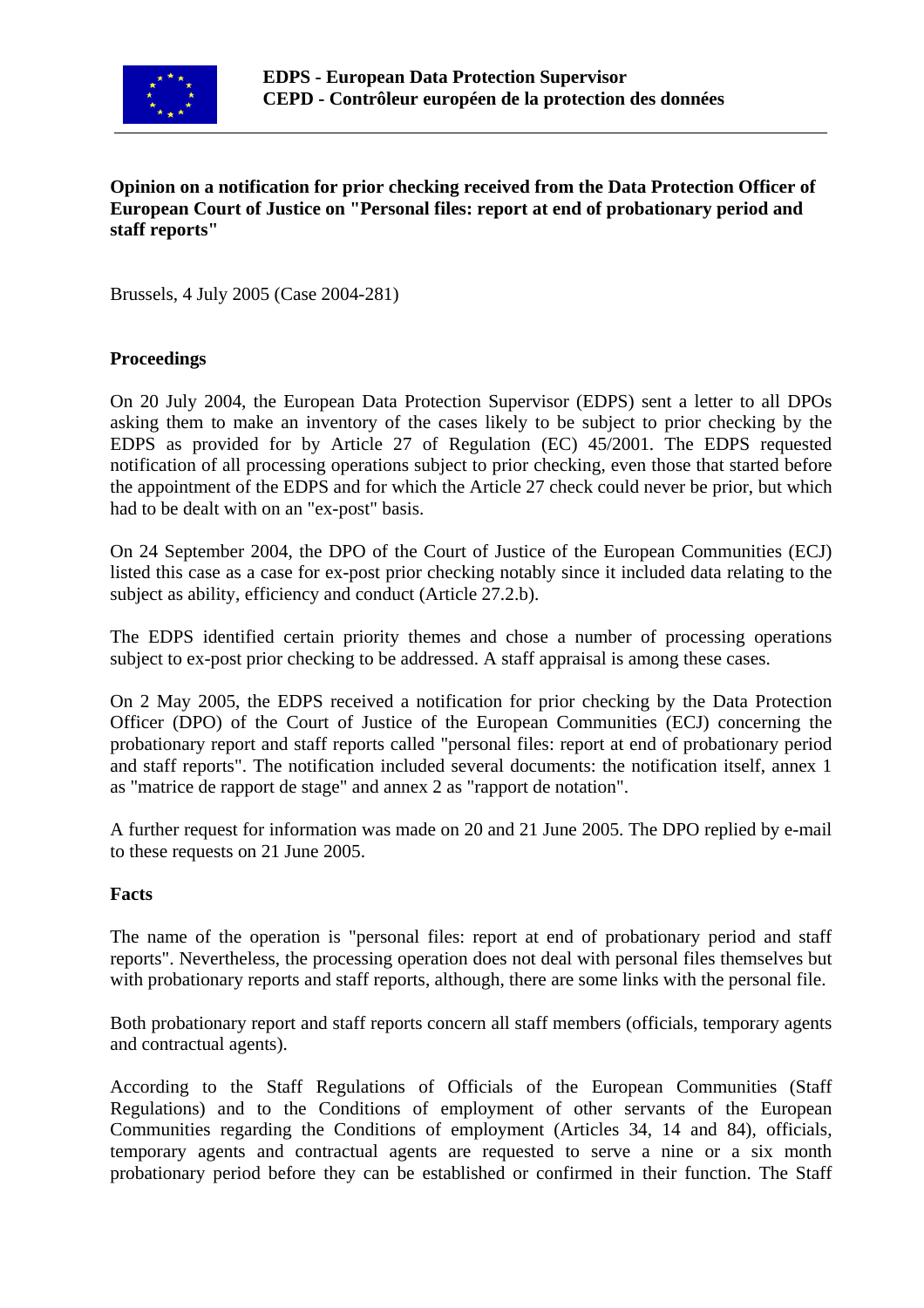Regulations (Articles 43, 15 and 87) also provide that officials, temporary agents and contractual agents shall be the subject of a periodical report made at least once every two years as provided for by each institution in accordance with Article 110.

In accordance with the Staff Regulations, the Court of Justice of the European Communities established an appraisal procedure of its staff members and an appointment procedure of its staff members through the use of a probationary report and staff reports.

The forms are filled in by the appraisee and by the appraiser(s). The appraisers are the hierarchical superiors of the members of staff in question. The appraised person receives the reports and may keep copies.

The probationary report includes: Name, date of birth, status (official, temporary agent, contractual agent), grade, dates of beginning and end of probationary period, information regarding interruption of probationary period (if appropriate), name of reporting officer, summary of work carried out during probationary period, evaluation, linguistic knowledge, languages used in the carrying out of duties, considered proposal regarding appointment (titularisation) or dismissal or extension of probationary period, date of meeting with probationary official, names of others consulted, observations of appraiser.

Staff reports include: Name, date of birth, nationality, service, date of entry into service, status and grade (at the time of the recruitment and at present), summary of career (in the Court of Justice and outside the Court of Justice), linguistic knowledge, recently acquired skills, name of reporting officer, name of appeal officer, description of duties, languages used in the exercises of duties, appraisal, name of persons consulted, date of meeting between appraiser and official/agent, official/agent's observations; in the case of an appeal, information regarding the appeal.

Procedures are provided for appeal in both cases (see Articles 34 and 43 of the Staff Regulations and "la décision de la Cour du 18 octobre 2000, portant adoption des dispositions générales d'exécution relatives à la notation du personnel").

Both types of report are placed in the personal file of the official agent concerned. Measures are taken to ensure security of processing. The processing operation is manual.

Staff members, and former staff members, may consult their personal files at any time.

The recipients to whom the data might be disclosed in both cases are the following: the hierarchical superiors of the staff member in question (including the appointing authority); members of the personnel division, in the event of an appeal under Article 90 of the Staff Regulations, the legal advisor and the members of the complaints committee. Both reports could also be disclosed to the disciplinary committee and the joint advisory committee on professional incompetence.

The recipients of the probationary report might also be the members of the reports committee (see Article 34 (2) of the Staff Regulations), as for staff reports they might be the members of the promotions committee and in the event of an appeal against the assessment they might be the members of the joint committee competent to advise.

When a staff member applies for a vacancy in the Court of Justice, the relevant Head of Service may consult the staff reports and the probationary report.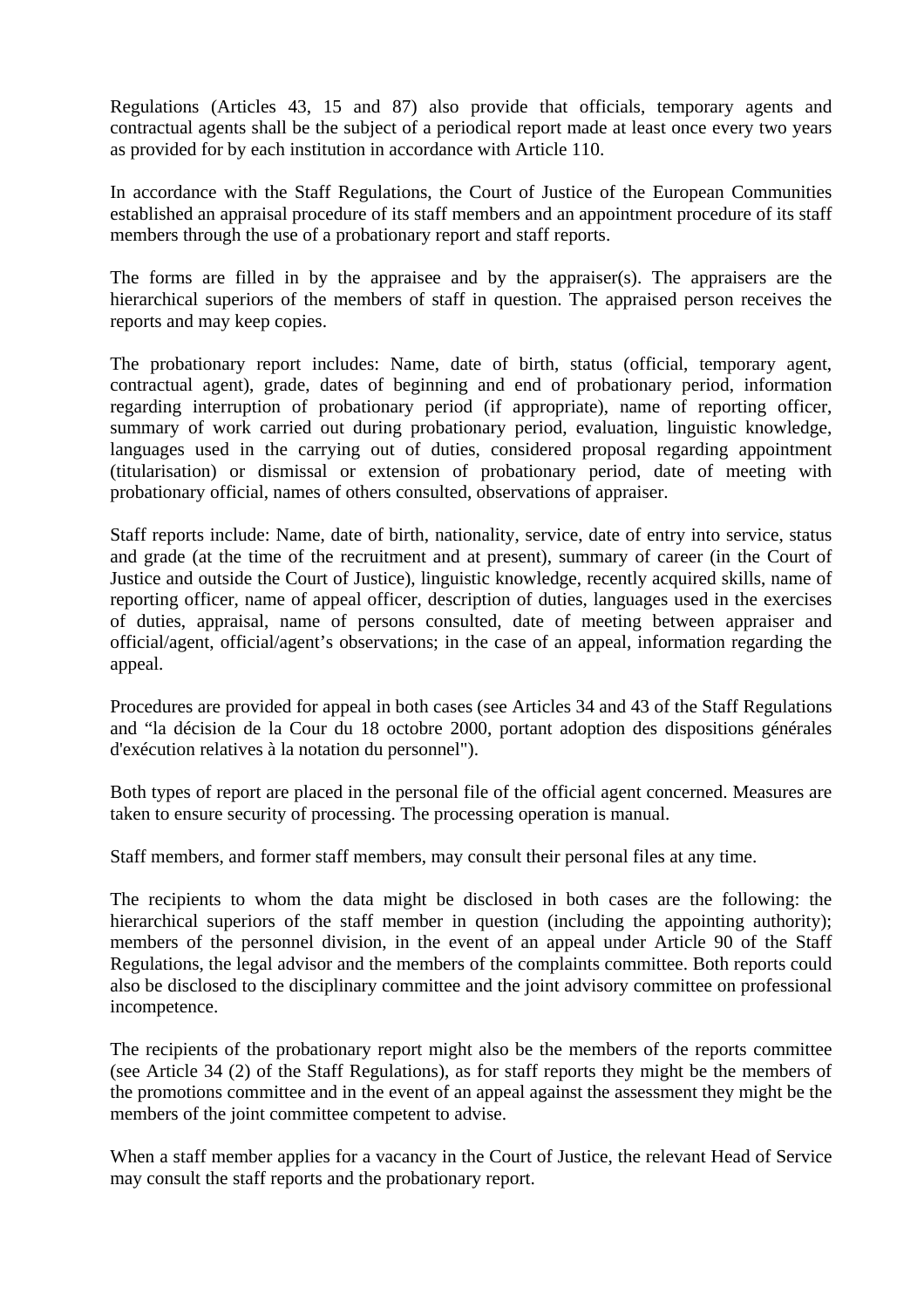Article 26 of the Staff Regulations provides that the personal file, in which the staff reports and the probationary report are placed, is transmitted to the Court of First Instance of the European Communities in the event of a staff case.

The personnel division has raised for discussion with the other institutions the question of the time during which personal data contained in administrative files should be kept (in the *comité de préparation des questions statutaires*).

When a staff member is transferred to another Community institution, the probationary report and the staff reports – which are contained in his personal file – are transferred to the other institution.

#### **Legal aspects**

#### **1/ Prior checking**

Probationary report and staff reports can clearly be considered as within the scope of Regulation (EC) 45/2001 since they involve the processing of personal data whether or not by automatic means. Processing of personal data otherwise than by automatic means, is covered by the scope of the Regulation, provided that the personal data form part of a filing system. In this case, the probationary report and staff reports forms are kept in paper version, but are kept in a structured system according to the name of the staff member. The processing therefore falls within the scope of the Regulation.

Article 27 (1) of Regulation (EC) 45/2001 subjects all "processing operations likely to present specific risks to the rights and freedoms of data subjects by virtue of their nature, their scope or their purposes" to prior checking by the EDPS. Article 27 (2) of the Regulation contains a list of processing operations that are likely to present risks such as "processing operations intended to evaluate aspects relating to data subject, including his or her ability, efficiency and conduct" (Article 27.2.b). Probationary report and staff reports typically qualify as processing of personal data intending to evaluate personal aspects relating to the data subject and are therefore subject to prior checking.

Since prior checking is designed to address situations that are likely to present certain risks, the opinion of the EDPS should be given prior to the start of the processing operation. In this case however the processing operation has already been established. This is not a serious problem however since any recommendations made by the EDPS may still be adopted accordingly.

The notification of the DPO was received on 2 May 2005. Further requests for information suspended the deadline for two days. According to Article 27(4) the present opinion must be delivered within a period of two months following receipt of notification. That is no later than 5 July 2005.

## **2/ Legal basis for and lawfulness of the processing**

The legal basis of processing both reports can be found in Articles 34 and 43 of the Staff Regulation for Officials of the European Communities, and in Articles 14 and 15 of the Conditions of employment of other agents for temporary agents, and in Articles 84 and 87 of the Conditions of employment of other agents for contractual agents.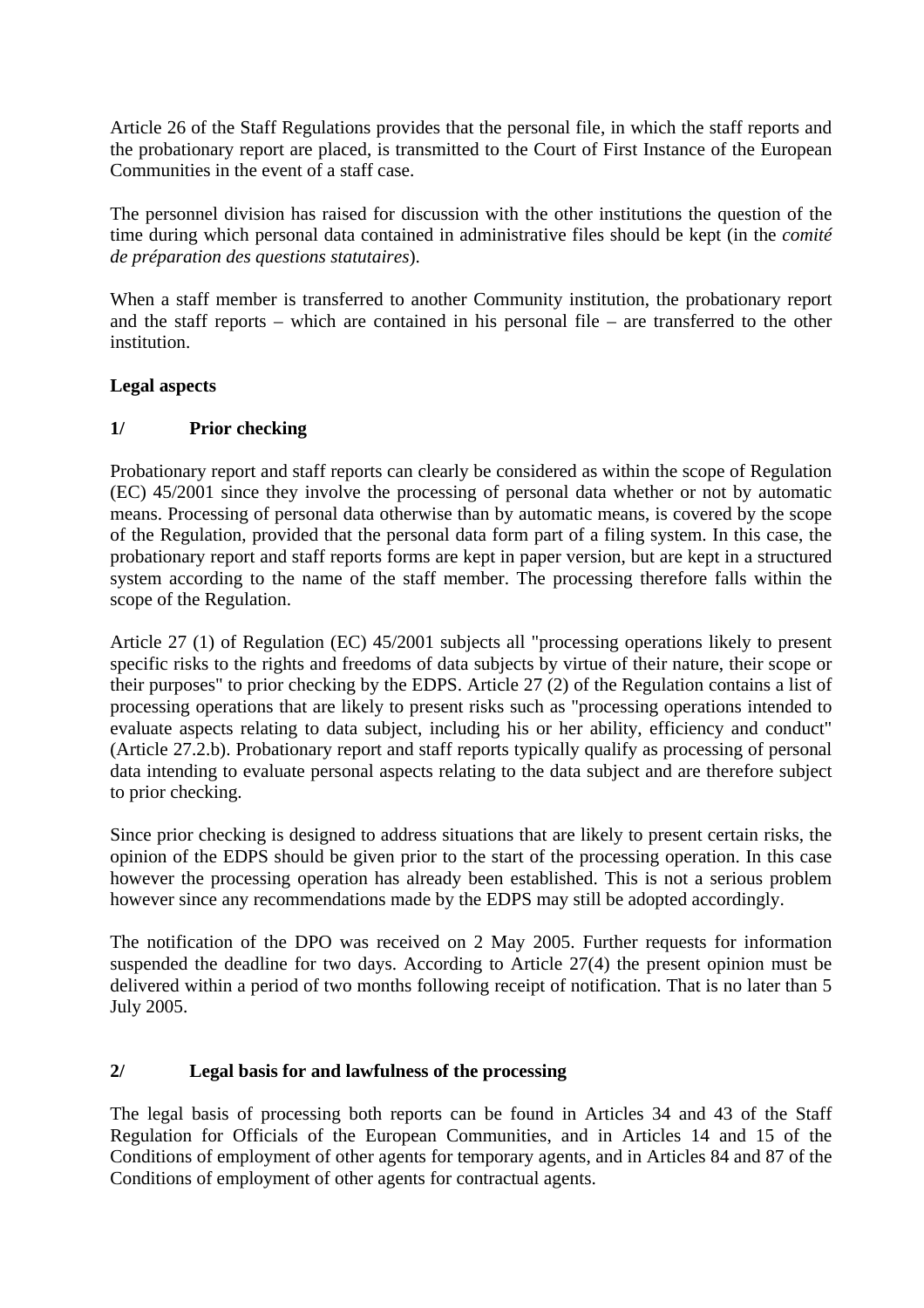Alongside the legal basis in relation to Regulation (EC) No 45/2001 the lawfulness of the processing operation must also be considered. Article 5(a) of Regulation (EC) No 45/2001 stipulates that the processing shall be "*necessary for the performance of a task carried out in the public interest on the basis of the Treaties establishing the European Communities … or in the legitimate exercise of official authority vested in the Community institution …*".

As appraisal procedures which involve collecting and processing personal data relating to officials or other servants are necessary for the legitimate exercise of official authority vested in the institution, the processing operation is lawful. The legal basis found in the Staff Regulations of Officials of the European Communities (Articles 34 and 43) as the legal basis found in the Conditions of employment of other agents (Articles 14, 15, 84, 87) supports the lawfulness of the processing operation.

# **3/ Data Quality**

The data must be "*adequate, relevant and not excessive*" (Article 4(1)(c) of Regulation (EC) No 45/2001). The processed data described at the beginning of this opinion should be regarded as fulfilling these conditions in relation to the processing operation. The data required are of administrative nature and necessary to assess the work of the official. The EDPS considers that the Article  $4(1)(c)$  of Regulation (EC) No  $45/2001$ ) is fully respected in this respect.

According to the Article 4 (1)(d), the data must be accurate and when necessary kept up to date. The fact that staff members and former staff members may consult their personal files is a means of guaranteeing the accuracy of the data (see the right of access and rectification to the personal files in point 8).

## **4/ Compatible use**

Article 4(1) (b) of the Regulation provides that "personal data must be collected for specified, explicit and legitimate purposes and not further processed in a way incompatible with those purposes". Even though the data collected for the appraisal do not seem to be processed for any other purposes than that of appraisal of staff member concerned, guarantees could be put into place to ensure the respect of this principle. The limitation on any further use by appraisers of personal data could be made more explicit: the appraisal forms containing staff data may not be used for any other purpose than that of appraisal of the staff member concerned or other compatible use.

## **5/ Data retention/conservation of data**

According to Article 4(1)(e) of the Regulation, personal data must be kept in a form which permits identification of data subjects for no longer than is necessary for the purposes for which the data are collected or for which they are further processed.

Seeing that the appraisal forms are stored in the staff member's personal file, the rules applicable to the conservation of personal files apply. The controller mentioned that the personnel division has raised for discussion with the other institutions the question of the time during which personal data contained in administrative files should be kept (in the *comité de préparation des questions statutaires*).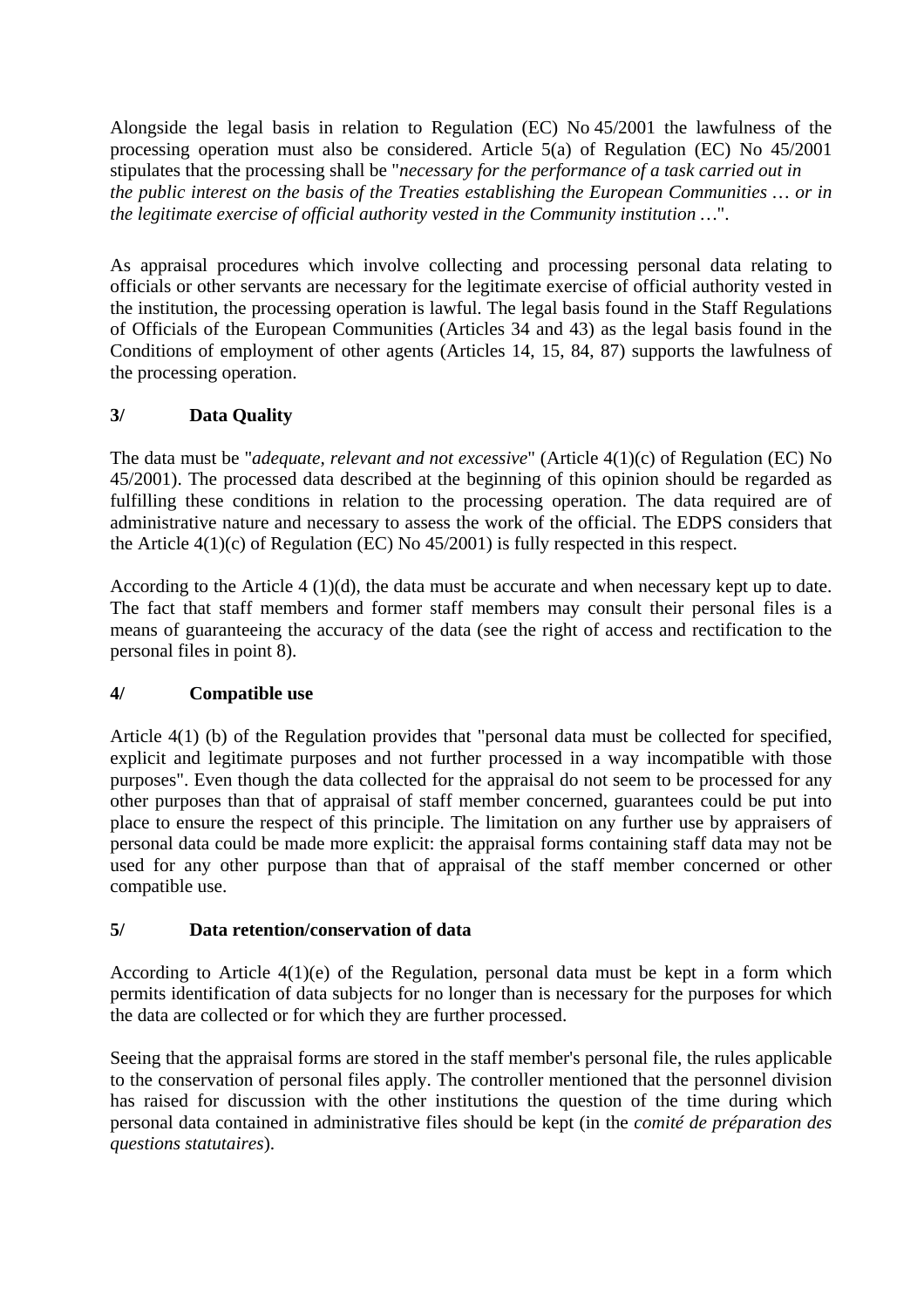The EDPS insists on the establishment of a time frame within which the data may be stored. In other similar case the EDPS has considered a conservation period after the moment when the staff member has left or after the last pension payment of 10 years as reasonable. Furthermore, the EDPS considers that data of purely informative nature no longer necessary for administrative reasons could be disposed of after a minimum period of 5 years.

## **6/ Transfer of data**

According to the Regulation 45/2001, transfers of data within or between Community institutions or bodies must be compliant with the conditions laid down in Article 7. Personal data may only be transferred if the data are necessary for the legitimate performance of tasks covered by the competence of the recipient. The recipient may only process the data for the purposes for which they were transmitted.

As mentioned above, the data are transferred to the hierarchical superiors of the staff member in question, including the appointing authority, to the members of the personnel division, the members of the report committee and the members of the promotions committee. Data might also be transferred to the legal advisor and to the members of the complaints committee. In the event of a staff case, the personal file, in which the staff reports and the probationary report are placed, is transmitted to the Court of First Instance of the European Communities. These transfers are based on a legitimate purpose as they are necessary for human resource management or in the context of a disciplinary case or a legal claim.

The transfer of a staff member to another Community institution entails the legitimate transfers of the probationary report and the staff reports contained in his personal file. Transfers of reports are necessary for the legitimate performance of the tasks covered by the competences of the recipient.

## **7/ Information to the data subject**

Articles 11 and 12 of the Regulation provide for information to be given to data subjects in order to ensure the transparency of the processing of personal data. Since in this case information is obtained both from the data subject and from third parties, both Articles 11 and 12 apply.

No specific information on the processing of the data is provided. Having said this, part of the information is given in the probationary report form with the mention of the Article 34 of the Staff Regulation. The staff report form refers to Article 43 of the Staff Regulation. Both Articles provide the purposes of the processing operation for which the data are intended (Article 11(b)) and the categories of recipients of the data (Article  $11(c)$ ). To ensure better transparency, the Article 26 of the Staff Regulation, as concerns the personal files, should also be mentioned. Article 26 provides information on the existence of the right of access and rectification of the data subject.

Moreover, when filling in both forms data subjects must be informed as to whether replies are mandatory or not and the consequences of a possible failure to reply.

The EDPS is of the opinion that the information mentioned in Article 11 (f) of the Regulation, the legal basis of the processing operation for which the data are intended, the time-limits for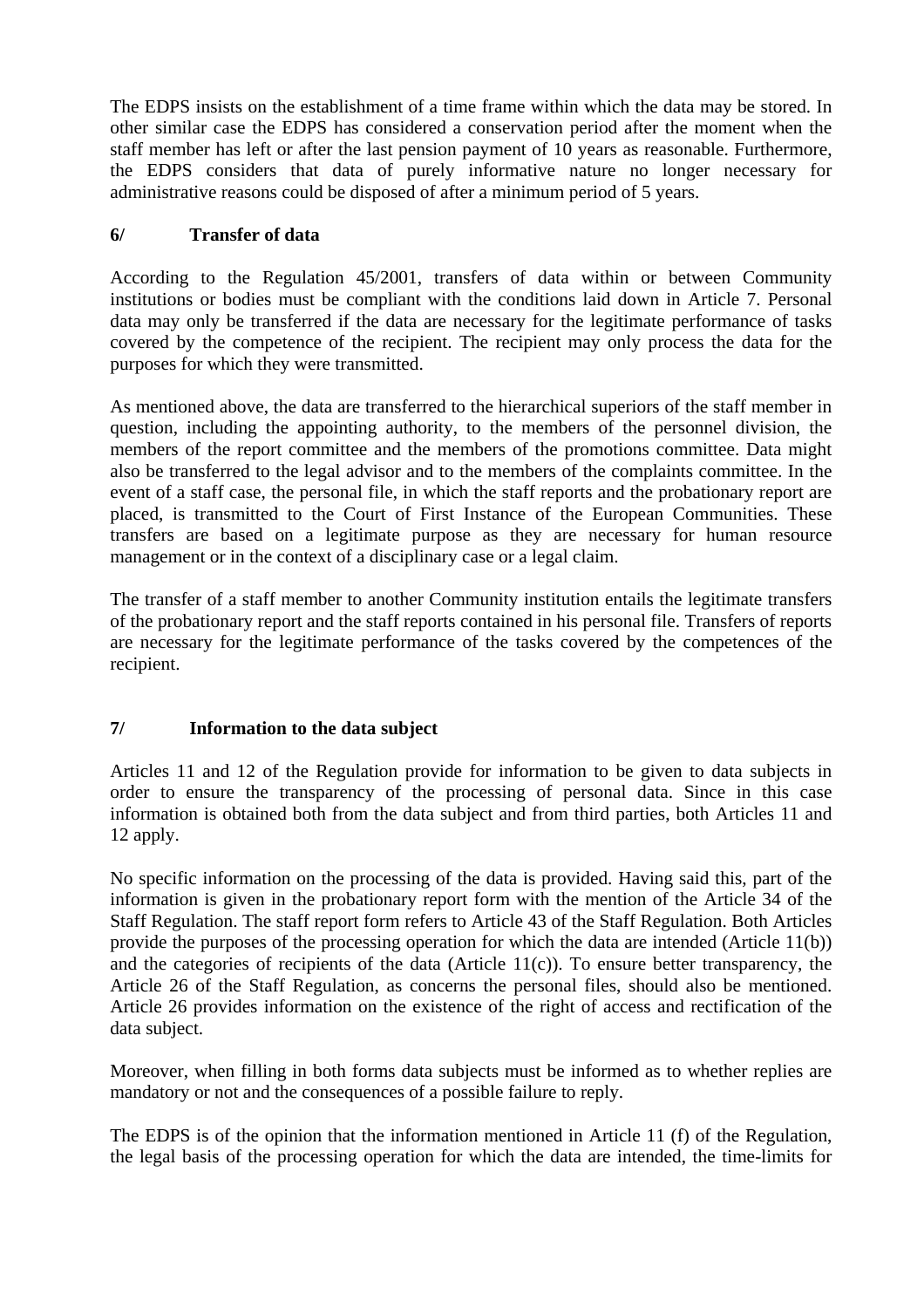storing the data, the right to have recourse at any time to the European Data Protection Supervisor, should also be mentioned to guarantee fair processing in respect of the data subject.

To be compliant with Articles 11 and 12, information could be included in the probationary report form and in the staff report form or could be transmitted in any other acceptable way.

## **8/ Right of access and rectification**

The right of access mentioned in Article 13 of Regulation (EC) 45/2001 is granted by Article 26 of the Staff Regulation. It specifies that *an official shall have the right, even after leaving the service, to acquaint himself with all the documents in his file and to take copies of them*.

The right of rectification (Article 14 of Regulation 45/2001) is partly granted by Article 26 of the Staff Regulation which mentions that *the personal file shall contain any comments by the official on such document.* In the context of an appraisal procedure, the appraisee should be allowed to add his comments but also to ensure the completeness of his report. To be fully compliant with Article 14 of regulation 45/2001 the Court of Justice should ensure that the data subject have the right (in case of appeals, for example) to obtain from the controller the rectification of incomplete reports in his personal file.

## **9/ Security measures**

According to Articles 22 and 23 of the Regulation 45/2001, the controller and the processor shall implement the appropriate technical and organisational measures to ensure a level of security appropriate to the risks represented by the processing and the nature of the personal data to be protected. These security measures must in particular prevent any unauthorized disclosure or access, accidental or unlawful destruction or accidental loss, or alteration, and to prevent all other forms of unlawful processing.

After careful analysis by the EDPS of the security measures adopted, the EDPS considers that these measures are adequate in the light of Article 22 of Regulation (EC) 45/2001 as probationary report and staff reports are kept in the personal file of the person concerned. These personal files are stored in a locked room. Personal files of former staff are kept in locked cupboards.

In case of exchange of information contained in the forms or in case of transfer of the forms (by electronic means for e.g.), security measures should be taken to prevent any unauthorised disclosure or access, accidental or unlawful destruction or accidental loss, or alteration and to prevent all other unlawful forms of processing of the data during and after the transmission.

#### **Conclusion:**

There is no reason to believe that there is a breach of the provisions of Regulation 45/2001 providing the following considerations are fully taken into account. This means in particular that:

- The limitation on any further use by appraisers of personal data could be made more explicit: the appraisal forms containing staff data may not be used for any other purpose than that of appraisal of the staff member concerned or other compatible use.